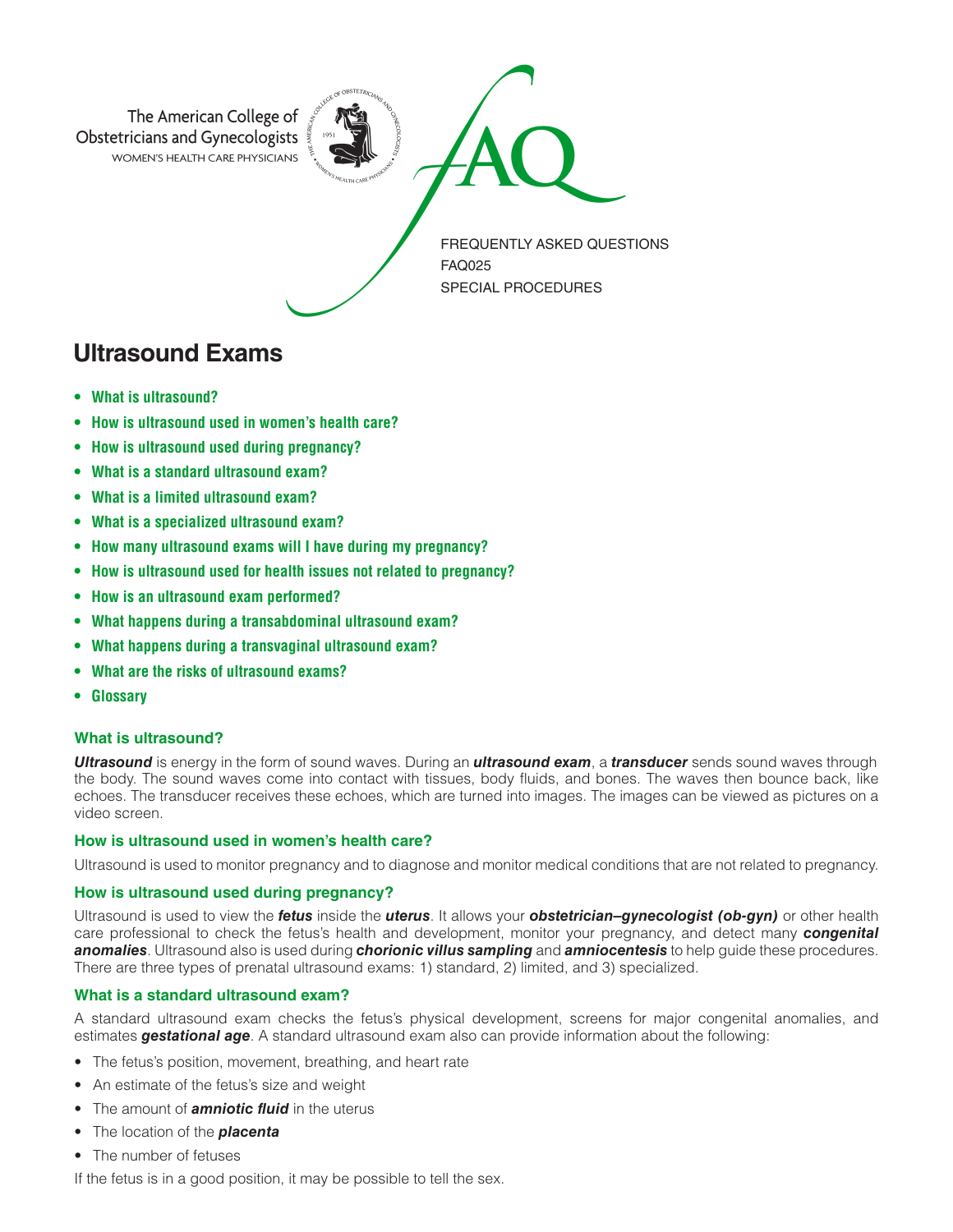## **What is a limited ultrasound exam?**

A limited ultrasound exam is done to answer a specific question. For example, if you are in labor, a limited ultrasound exam may be done to check the fetus's position in the uterus. If you have vaginal bleeding, ultrasound may be used to see if the fetus's heart is still beating or if the placenta is too low.

#### **What is a specialized ultrasound exam?**

A specialized ultrasound exam is performed if a problem is suspected based on risk factors or other tests. For example, if there are signs that the fetus is not growing well, the fetus's growth rate can be tracked throughout pregnancy with specialized ultrasound exams. Depending on what the suspected problem might be, specialized techniques may be used, such as Doppler ultrasonography and 3-D ultrasonography.

## **How many ultrasound exams will I have during my pregnancy?**

You should have at least one standard exam during your pregnancy, which usually is performed at 18–22 weeks of pregnancy. Some women may have an ultrasound exam in the first *trimester* of pregnancy. A first-trimester ultrasound exam is not standard because it is too early to see many of the fetus's limbs and organs in detail. An ultrasound exam done this early is used to do the following:

- Estimate gestational age
- Help screen for certain *genetic disorders*
- Count the number of fetuses
- Check the fetus's heart rate
- Check for *ectopic pregnancy*

#### **How is ultrasound used for health issues not related to pregnancy?**

Ultrasound is used to create images of the pelvic organs to find or diagnose problems. Some of the ways in which ultrasound may be used include the following:

- Evaluate a mass in the pelvis (such as an ovarian *cyst* or a uterine *fibroid*)
- Look for possible causes of pelvic pain
- Look for causes of abnormal uterine bleeding or other menstrual problems
- Locate an *intrauterine device (IUD)*
- Diagnose reasons for infertility
- Monitor infertility treatments

In addition, ultrasound may be used to assess *mammography* findings that are unclear, help guide breast *biopsy* procedures, and evaluate breast lumps.

## **How is an ultrasound exam performed?**

During a pelvic ultrasound exam, the transducer is either moved across your abdomen (transabdominal ultrasound) or placed in your vagina (transvaginal ultrasound). The type of ultrasound exam you have depends on what types of images your ob-gyn or other health care professional needs and why the exam is being done.

#### **What happens during a transabdominal ultrasound exam?**

You will lie on a table with your abdomen exposed from the lower part of the ribs to the hips. A gel is applied to the surface of the abdomen. This improves contact of the transducer with the skin surface. The handheld transducer then is moved along the abdomen to make images. You may need to drink several glasses of water during the 2 hours before your exam. This will make your bladder full. A full bladder creates a "window" through which structures underneath the bladder or around it can be seen more clearly.

## **What happens during a transvaginal ultrasound exam?**

You will be asked to change into a hospital gown or undress from the waist down. It is recommended that you empty your bladder before the test. You will lie on your back with your feet in stirrups, like for a pelvic exam. The transducer for this exam is shaped like a wand. It is covered with a latex sheath, like a condom, and lubricated before it is inserted into the vagina.

## **What are the risks of ultrasound exams?**

Currently, there is no evidence that ultrasound is harmful to a developing fetus. No links have been found between ultrasound and birth defects, childhood cancer, or developmental problems later in life. However, it is possible that effects could be identified in the future. For this reason, it is recommended that ultrasound exams be performed only for medical reasons by qualified health care professionals. Casual use of ultrasound during pregnancy should be avoided.